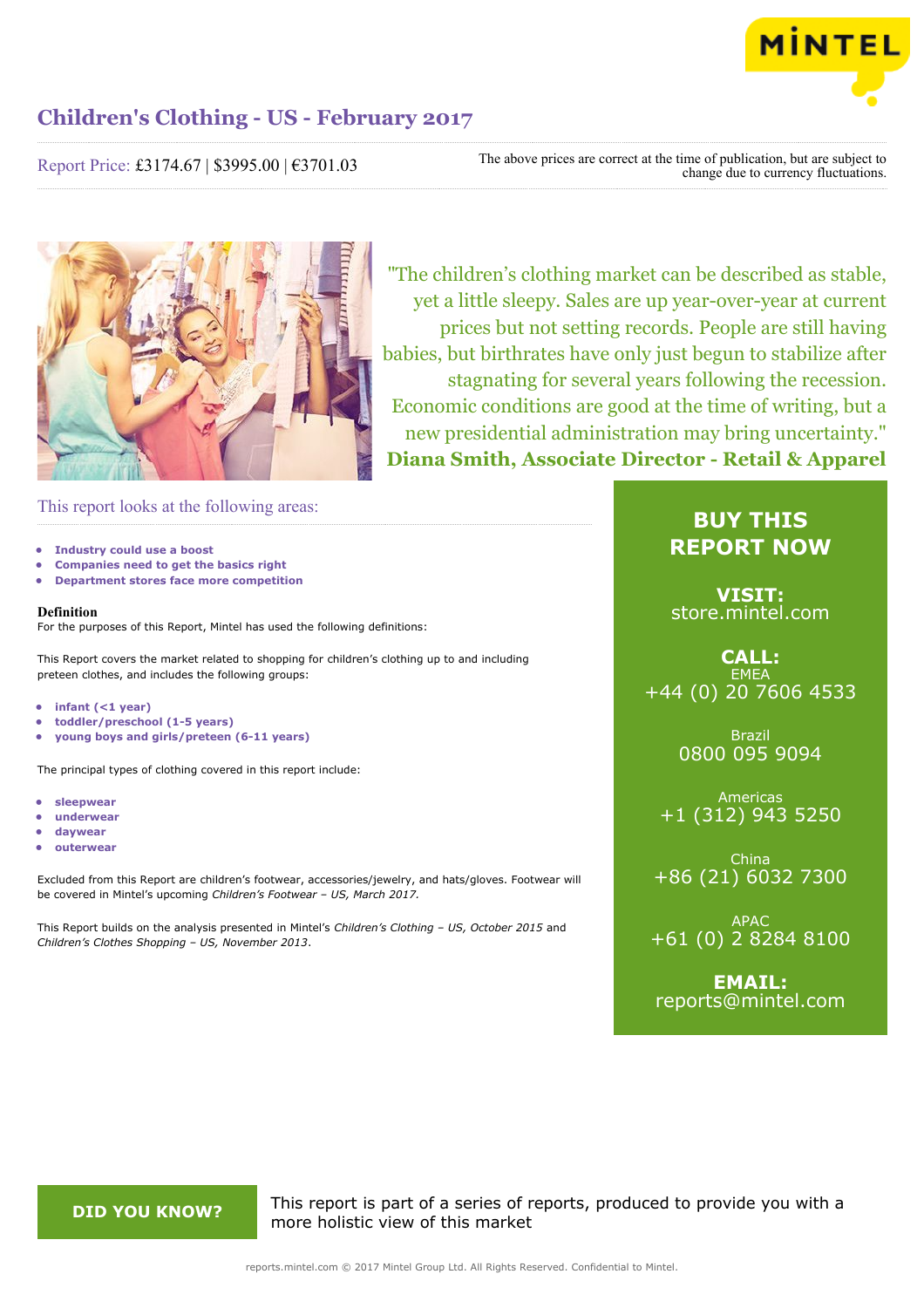

Report Price: £3174.67 | \$3995.00 | €3701.03

The above prices are correct at the time of publication, but are subject to change due to currency fluctuations.

### **Table of Contents**

#### **Overview**

What you need to know

Definition

#### **Executive Summary**

#### The issues

#### Industry could use a boost

Figure 1: Total US sales and fan chart forecast of children's clothing, at current prices, 2011-21

Figure 2: Percentage change over prior year for US sales of children's clothing at current prices and birthrates, 2011-14

#### Companies need to get the basics right

Figure 3: Top five shopping frustrations, October 2016

#### Department stores face more competition

Figure 4: Select retailers shopped, October 2016

#### The opportunities

#### Consider family targeting approach

Figure 5: Role of children and other shopping preferences, by gender, October 2016

#### Help parents understand what's in style

Figure 6: Attitudes toward style, by gender, race, and Hispanic origin, October 2016

#### Alternative channels poised for growth

Figure 7: Attitudes and behaviors regarding alternative channels, by household income, October 2016

#### What it means

#### **The Market – What You Need to Know**

Sales tick slowly upward

Nearly half of sales for girls' clothing

Under 12 population grows, but minimally

Modern day families look different than yesteryear's

## Clothing market at large is soft

#### **Market Size and Forecast**

#### Moderate sales expected for the next few years

Figure 8: Total US sales and fan chart forecast of children's clothing, at current prices, 2011-21

Figure 9: Total US sales and forecast of children's clothing, at current prices, 2011-21

#### **Market Breakdown**

#### Girls' clothing accounts for the most sales

Figure 10: Total estimated US retail sales and forecast of children's clothing, by segment, at current prices, 2011-21

Figure 11: Total estimated percentage of US retail sales of children's clothing, by segment, at current prices, 2016

#### Active sportswear remains an opportunity

Figure 12: Percentage of girls' clothing expenditures by type, 2015

# BUY THIS REPORT NOW

**VISIT:** [store.mintel.com](http://reports.mintel.com//display/store/793079/) **CALL:** EMEA +44 (0) 20 7606 4533 Brazil 0800 095 9094 Americas +1 (312) 943 5250 | China +86 (21) 6032 7300 APAC +61 (0) 2 8284 8100 **EMAIL:** [reports@mintel.com](mailto:reports@mintel.com)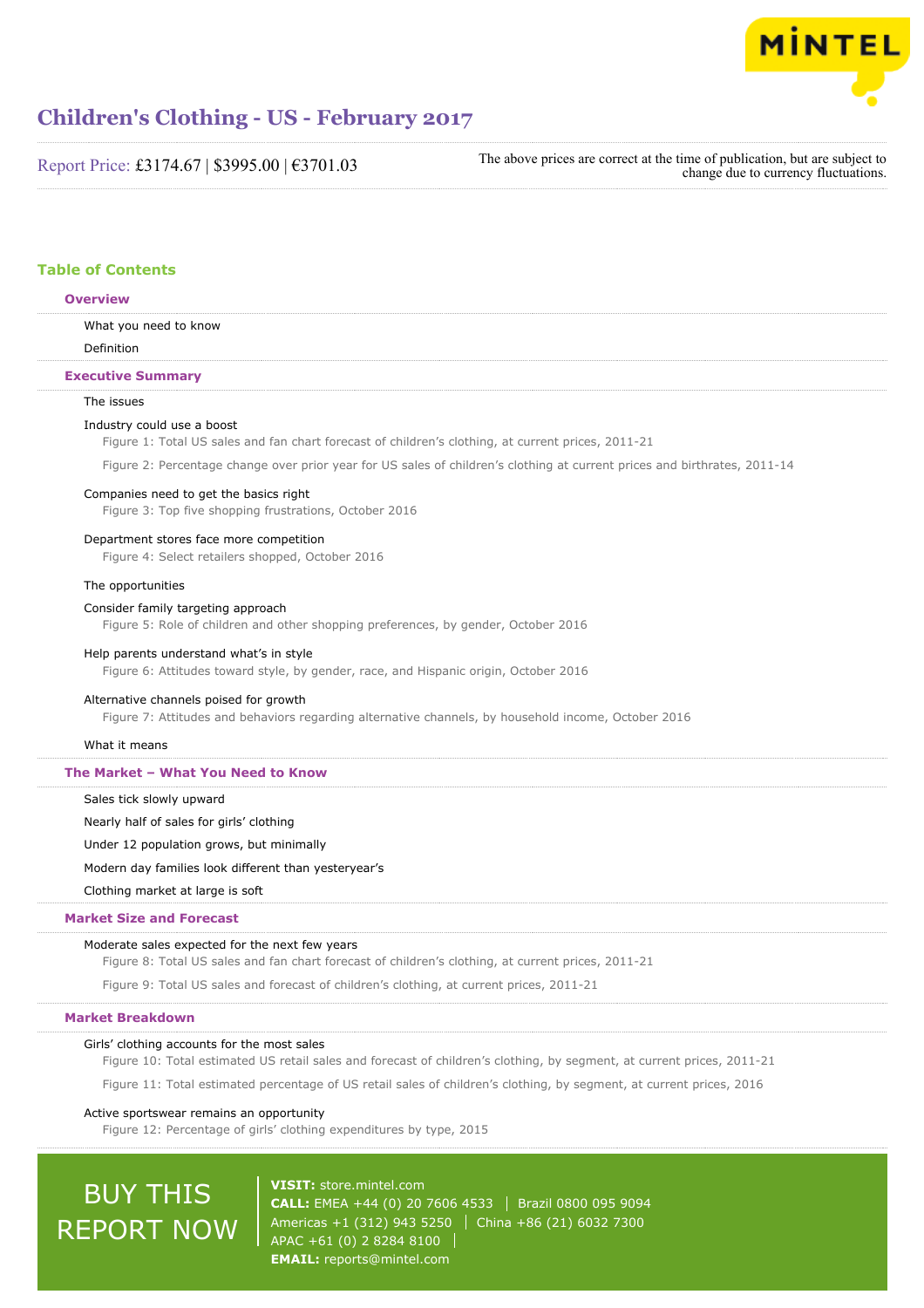

### Report Price: £3174.67 | \$3995.00 | €3701.03

The above prices are correct at the time of publication, but are subject to change due to currency fluctuations.

#### **Market Factors**

## Population of kids grows slightly as multicultural composition expands Figure 13: Boys and girls population by age group, 2012-22 Figure 14: Percentage change of population, age 11 and under, by race and Hispanic origin, 2012-17 Millennials are now parents Birthrates may be turning around Figure 15: Number of births by year, 2006-15 Households with children are declining Figure 16: Percentage of households, by presence of related children, 2006-16 Changes in parenting dynamics have impact Delayed childbirth More single parents Figure 17: Percentage of parents with children under age 18 in the household, by living arrangement, 2016 Figure 18: Living arrangements of children under age 18, by race and Hispanic origin, 2016 Obesity lingers as a major issue Incomes improve for family households Figure 19: Median household income of families with related children, in inflation-adjusted dollars, 2004-14 Other macroeconomic factors are also positive Clothing market at large sees softness New brand launches suggest market vitality Sector remains highly promotional Remember the basics while creating some news Let kids be kids 2016 saw a few new launches indicating strength in the market, but sector remains highly promotional Figure 20: Carter's, email ads, December 2016 Figure 21: The Children's Place, email ad for PLACE cash, December 2016 Figure 22: Target, direct mail catalog pages for Cat & Jack, August 2016 **Key Players – What You Need to Know What's Working?**

Figure 23: Old Navy, email ad for "Instant Happy" sweepstakes, November 2016

Figure 24: Zulily, mobile ad (left) and online ad (right), November and March 2016

#### **What's Struggling?**

Parents are frustrated by lack of sizes, variety, and quality Figure 25: Shopping frustrations, October 2016

Some retailers continue to face challenges

#### **What's Next?**

Pink and blue are for girls and boys

Gender-neutral clothing becoming a more common theme

# BUY THIS REPORT NOW

**VISIT:** [store.mintel.com](http://reports.mintel.com//display/store/793079/) **CALL:** EMEA +44 (0) 20 7606 4533 Brazil 0800 095 9094 Americas +1 (312) 943 5250 China +86 (21) 6032 7300 APAC +61 (0) 2 8284 8100 **EMAIL:** [reports@mintel.com](mailto:reports@mintel.com)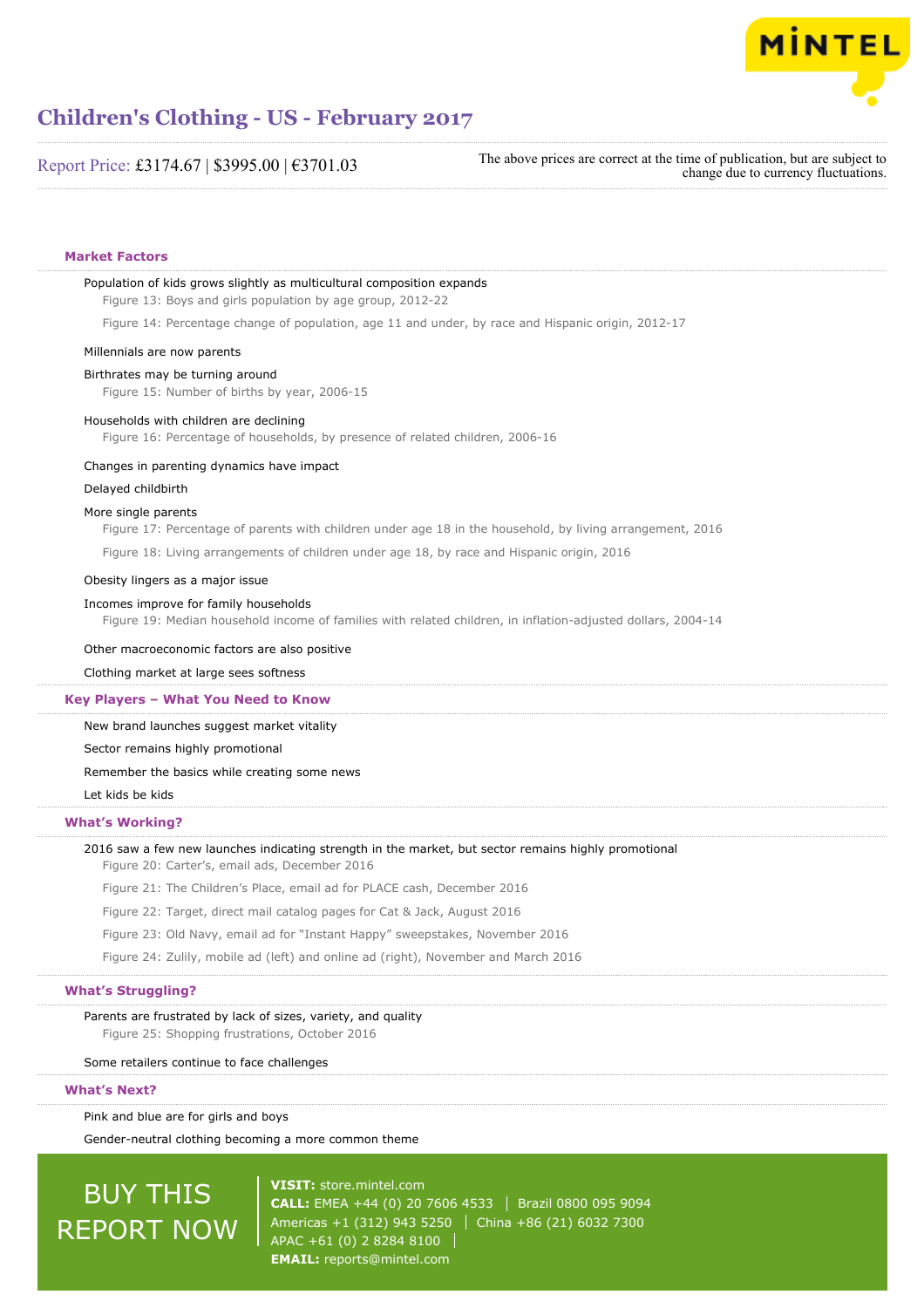

| Report Price: £3174.67   \$3995.00   €3701.03                                                        | The above prices are correct at the time of publication, but are subject to<br>change due to currency fluctuations. |
|------------------------------------------------------------------------------------------------------|---------------------------------------------------------------------------------------------------------------------|
| Figure 26: Attitudes toward gender-neutral kids' clothing, by generation, October 2016               |                                                                                                                     |
| Is there opportunity for the luxury market in childrenswear?                                         |                                                                                                                     |
| New customer service models                                                                          |                                                                                                                     |
| The Consumer - What You Need to Know                                                                 |                                                                                                                     |
| Wardrobe staples rank on top as sleepwear emerges                                                    |                                                                                                                     |
| Pre-owned marketplace on fire                                                                        |                                                                                                                     |
| Most parents shop at mass merchandisers, department stores, or specialty clothing stores             |                                                                                                                     |
| Parents want their kids to be cute and stylish                                                       |                                                                                                                     |
| Subscription services not an immediate threat                                                        |                                                                                                                     |
| <b>Items Purchased</b>                                                                               |                                                                                                                     |
| Everyday wear items like T-shirts and jeans rank on top<br>Figure 27: Items purchased, October 2016  |                                                                                                                     |
| Welcome to the pajama party                                                                          |                                                                                                                     |
| Figure 28: Items purchased for girls, by age, October 2016                                           |                                                                                                                     |
| Figure 29: Items purchased for boys, by age, October 2016                                            |                                                                                                                     |
| <b>Method of Acquiring</b>                                                                           |                                                                                                                     |
| Pre-owned clothing more popular for younger children<br>Figure 30: Method of acquiring, October 2016 |                                                                                                                     |
| Acquirement method mainly impacted by age of child, number of children, and household income         |                                                                                                                     |
| Age of child                                                                                         |                                                                                                                     |
| Figure 31: Method of acquiring, by age of child, October 2016                                        |                                                                                                                     |

Figure 32: Method of acquiring, by gender of child, October 2016

#### Number of children

Figure 33: Method of acquiring, by number of children under 18 in the household, October 2016

#### Household income

Figure 34: Method of acquiring, by household income, October 2016

### Resale marketplace continues to thrive

#### Parents' thoughts on pre-owned kids' clothing

Open-minded

### Skeptics

### **Retailers Shopped**

Mass merchandisers and department stores are parents' preferred places to shop . . . for now Figure 35: Retailers shopped, October 2016

Figure 36: Opinions regarding in-store vs online shopping, by generation and gender, October 2016

### Age of child influences choice of store(s)

Figure 37: Retailers shopped, by age of child, October 2016

#### Generational differences play a role as well

Figure 38: Top retailers shopped, by generation and Hispanic Millennials, October 2016

# BUY THIS REPORT NOW

**VISIT:** [store.mintel.com](http://reports.mintel.com//display/store/793079/) **CALL:** EMEA +44 (0) 20 7606 4533 | Brazil 0800 095 9094 Americas +1 (312) 943 5250 | China +86 (21) 6032 7300 APAC +61 (0) 2 8284 8100 **EMAIL:** [reports@mintel.com](mailto:reports@mintel.com)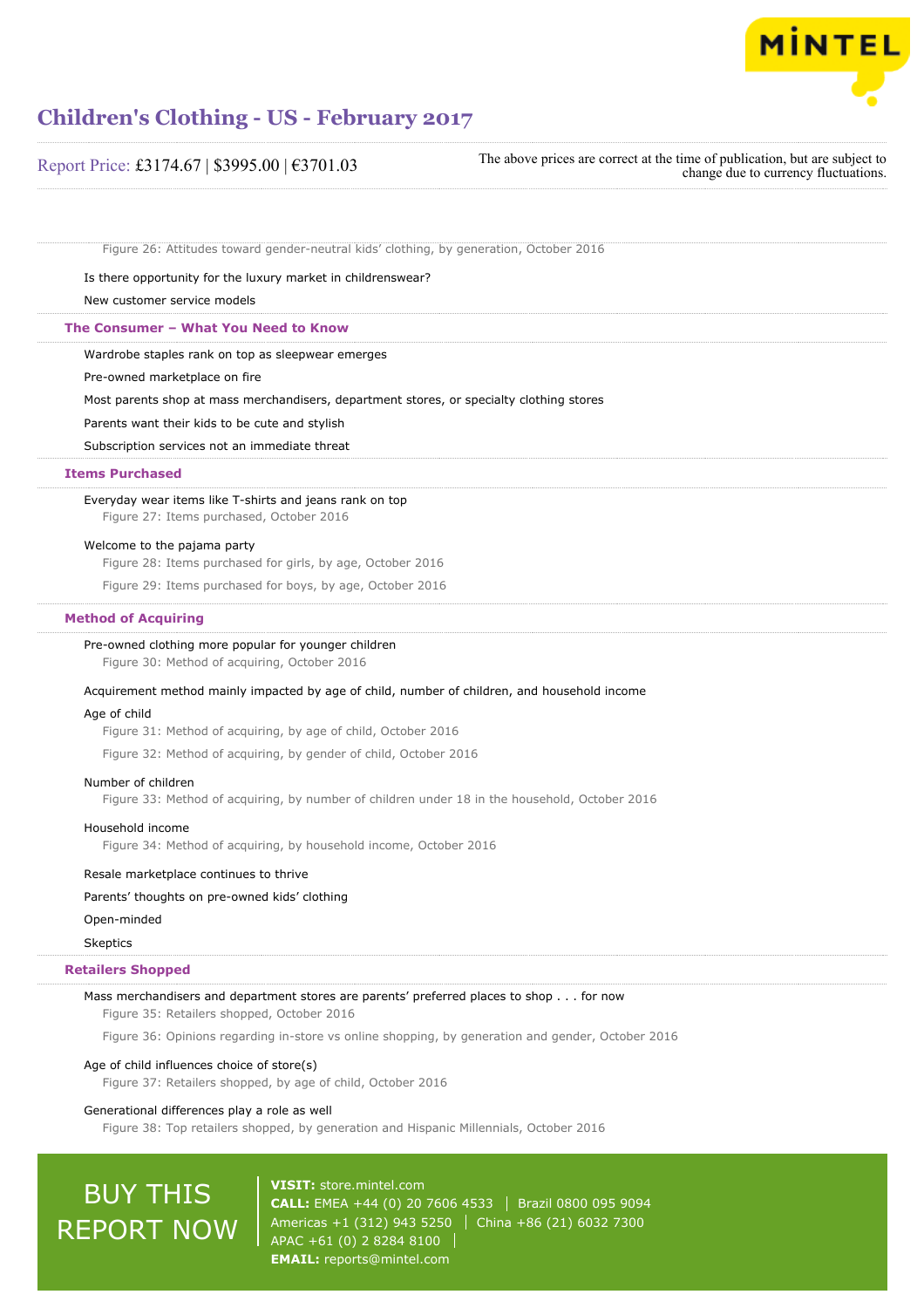

### Report Price: £3174.67 | \$3995.00 | €3701.03

In their words Favorite stores and brands Boycotted stores/brands Nearly half of moms are loyal to a few favorite stores Figure 39: Shopping behaviors related to where to shop, by generation and gender, October 2016 Always seeking deals, even at the point of purchase Figure 40: Shopping behaviors related to seeking value, by generation and gender, October 2016 Parents shop year-round for clothes Figure 41: When clothes are purchased, by generation and gender, October 2016 In their words Planned approach Impulse approach Combo approach Why pay a lot when they will just outgrow the clothes? Figure 42: Attitudes toward price, by household income, October 2016 Price – In their words "Dressing the part" is important, especially for Blacks and Asian parents Figure 43: Attitudes toward style, by gender, race, and Hispanic origin, October 2016 Style – In their words Important Not that important Subscription services not a big market, but interest improves Figure 44: Interest in subscription services, by key demographics, October 2016 Parents share advice with each other Kids want to emulate their favorite characters Figure 45: Purchase behaviors regarding character and celebrity influence, by gender and age, October 2016 Figure 46: Popular characters, November 2015 I see, you see, we all see emoji Parents on character clothing Dual-pronged targeting strategy warranted Figure 47: Role of children in shopping process, by generation and gender, October 2016 In their words **Shopping Process Shopping Attitudes and Behaviors Character and Celebrity Influence Children's Influence and Involvement**

What do kids think?

Figure 48: Children's attitudes toward fashion – Agree, April 2015-June 2016

# BUY THIS REPORT NOW

**VISIT:** [store.mintel.com](http://reports.mintel.com//display/store/793079/) **CALL:** EMEA +44 (0) 20 7606 4533 Brazil 0800 095 9094 Americas +1 (312) 943 5250 | China +86 (21) 6032 7300 APAC +61 (0) 2 8284 8100 **EMAIL:** [reports@mintel.com](mailto:reports@mintel.com)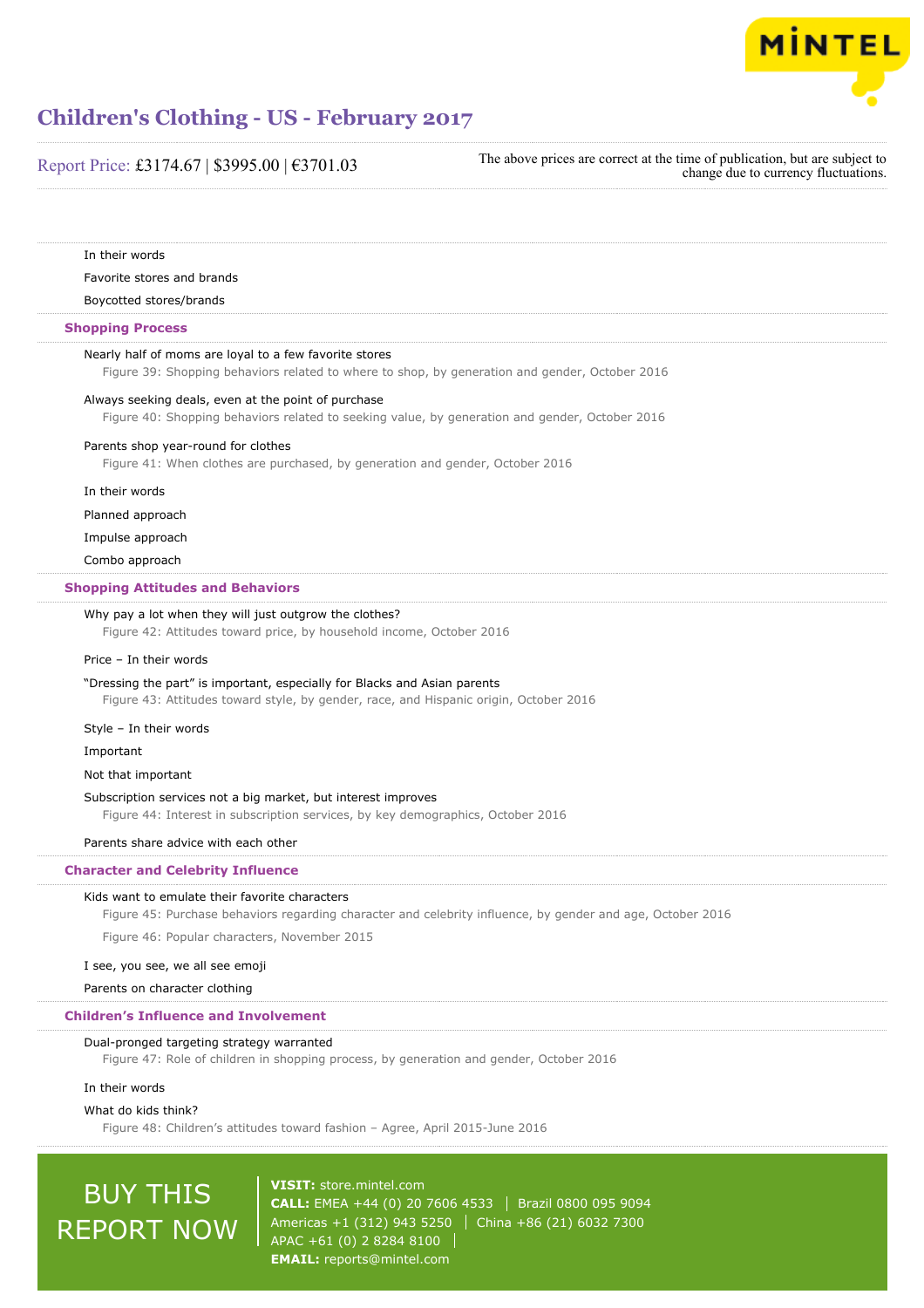

Report Price: £3174.67 | \$3995.00 | €3701.03

The above prices are correct at the time of publication, but are subject to change due to currency fluctuations.

**Appendix – Data Sources and Abbreviations**

Data sources Sales data Fan chart forecast Consumer survey data Consumer qualitative research Direct marketing creative

Abbreviations and terms

**Abbreviations** 

#### Terms

#### **Appendix – Market**

#### Sales data

Figure 49: Total US sales forecast of children's clothing, at inflation-adjusted prices, 2011-21

Figure 50: Total estimated US retail sales forecast of infant/toddler clothing, at current prices, 2011-21

Figure 51: Total estimated US sales forecast of infant/toddler clothing, at inflation-adjusted prices, 2011-21

Figure 52: Total estimated US sales forecast of boys' clothing, at current prices, 2011-21

Figure 53: Total estimated US sales forecast of boys' clothing, at inflation-adjusted prices, 2011-21

Figure 54: Total estimated US retail sales forecast of girls' clothing, at current prices, 2011-21

Figure 55: Total estimated US sales forecast of girls' clothing, at inflation-adjusted prices, 2011-21

Figure 56: Total estimated US retail sales of children's clothing, by segment, at current prices, 2014 and 2016

Figure 57: Percentage of boys' clothing expenditures by type, 2015

Figure 58: Percentage of infants' clothing expenditures by type, 2015

#### Other market factors

Figure 59: Population by age, 2012-22

Figure 60: Distribution of population, by age and race/Hispanic origin, 2016

Figure 61: Population by race and Hispanic origin, 2012-22

Figure 62: Population by generation, 2012-22

Figure 63: Estimated annual expenditures on clothing by married-couple families, by household income group and age group of child, overall US, 2015 Figure 64: Estimated annual expenditures on clothing by single-parent families, by household income group and age group of child, overall US, 2015

Figure 65: Annual births and fertility rate, 2003-14

Figure 66: Births and fertility rates, by race and Hispanic origin, 2003-14

Figure 67: Households, by presence and ages of own children, 2016

Figure 68: Percentage of births to unmarried women, 2000-14

Figure 69: Percentage of youth with overweight or obese BMI, by age, gender and race/Hispanic origin, 2011-2012

Figure 70: Median household income, by race/Hispanic origin of householder, in inflation-adjusted dollars, 2005-15

Figure 71: Consumer confidence and unemployment, 2000-16\*

Figure 72: US gasoline and diesel retail prices, 2007-16

Figure 73: GDP change from previous period, Q1 2007-Q3 2016

Figure 74: Disposable Personal Income change from previous period, 2007-October 2016

# BUY THIS REPORT NOW

**VISIT:** [store.mintel.com](http://reports.mintel.com//display/store/793079/) **CALL:** EMEA +44 (0) 20 7606 4533 Brazil 0800 095 9094 Americas +1 (312) 943 5250 | China +86 (21) 6032 7300 APAC +61 (0) 2 8284 8100 **EMAIL:** [reports@mintel.com](mailto:reports@mintel.com)